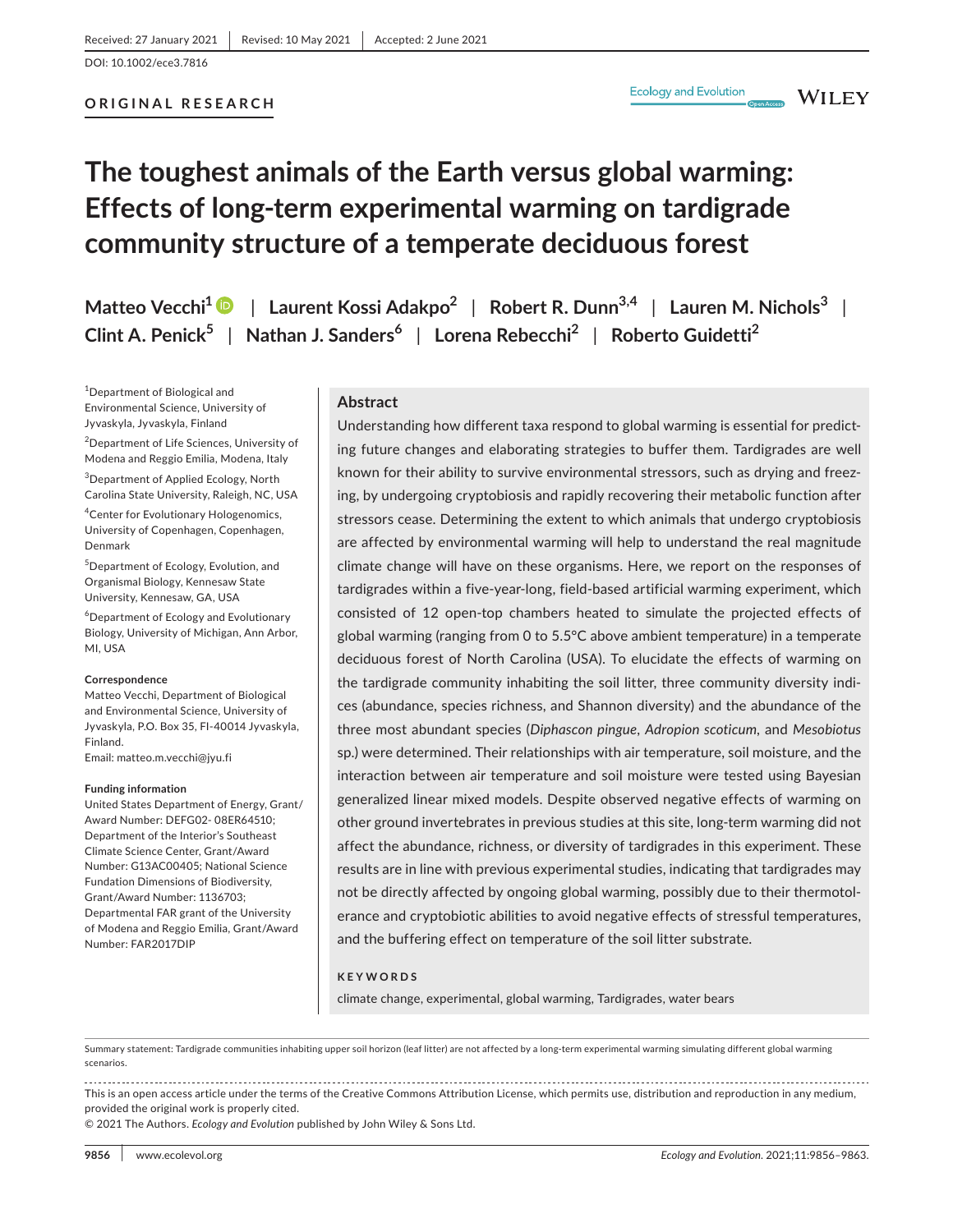# **1** | **INTRODUCTION**

Soil organisms such as nematodes, tardigrades, and rotifers—a microfauna that needs a film of water surrounding the body to be active are generally abundant in most terrestrial biomes. They are relatively poorly studied, especially regarding their response to ongoing climatic changes. Most of the studies concerning the effect of experimental warming on this type of fauna are mainly focused on Antarctic nematode communities (e.g. Andriuzzi et al., 2018; Convey & Wynn-Williams, 2002; Newsham et al., 2020; Prather et al., 2019; Simmons et al., 2009), and contrasting results on their community have been found according to species and temperature increase (see Section 4). On one hand, these organisms might be particularly susceptible to changes in climate because their surface area relative to volume is great. On the other hand, some of these organisms have life stages that could buffer them from climatic changes. For example, tardigrades (water bears; Figure 1a) have the ability to enter ametabolic physiological states in all phases of their life cycle, allowing them to survive harsh environmental stressors such as desiccation (anhydrobiosis) and freezing (cryobiosis) (Guidetti et al., 2011). The ability of tardigrades to tolerate chemical and physical extremes in an anhydrobiotic state is so extraordinary (Rebecchi et al., 2007) that tardigrades have been called the "toughest animals on the Earth" (Copley, 1999). Though their densities in soil and leaf litter can vary by several orders of magnitude (from 300 up to 33,600 animals/m<sup>2</sup>; Guidetti et al., 1999; Hohberg, 2006), they are commonly detected in leaf litter (Guil & Sanchez-Moreno, 2013) on all continents (Guidetti et al., 1999).

Previous studies on the impacts of climate changes on tardigrade communities have found somewhat surprising results: no effect of



**FIGURE 1** (a) Tardigrade of the genus *Milnesium* (SEM; scale  $bar = 50 \mu m$ ). (b) One open-top chamber experimental setup

 $\blacksquare$   $\blacksquare$   $\blacksquare$   $\blacksquare$   $\blacksquare$   $\blacksquare$   $\blacksquare$   $\blacksquare$   $\blacksquare$   $\blacksquare$   $\blacksquare$   $\blacksquare$   $\blacksquare$   $\blacksquare$   $\blacksquare$   $\blacksquare$   $\blacksquare$   $\blacksquare$   $\blacksquare$   $\blacksquare$   $\blacksquare$   $\blacksquare$   $\blacksquare$   $\blacksquare$   $\blacksquare$   $\blacksquare$   $\blacksquare$   $\blacksquare$   $\blacksquare$   $\blacksquare$   $\blacksquare$   $\$ 

increasing temperature on tardigrade communities has been detected (Briones et al., 1997; Sohlenius & Boström, 1999a). To better understand the effects of increasing air temperature on tardigrade communities of soil litter, we sampled a tardigrade community within an extensive set of experimental warming arrays in the eastern United States, performed in the Duke Forest in the Piedmont region of North Carolina (Pelini et al., 2011). Experimental warming has the potential to analyze the response of the entire tardigrade community compared to transplant experiments because the warming is performed in situ without the need to move the animals. Moreover, the use of open-top chambers minimizes the substrate disturbance and allows for longterm, consistent warming over a sustained period (Pelini et al., 2011). Previous studies in the experimental warming array used in this study (Figure 1b) found that warming had differential effects on ants, other ground-living arthropods, and microbial communities, with some species benefiting from warming and others declining. In particular, ants have species-specific responses to temperature increase with some species benefiting from warming and others declining probably linked to physiological traits that differ between species (Diamond et al., 2013, 2016; MacLean et al., 2017; Pelini et al., 2014; Penick et al., 2017), and the same is true for other ground-living arthropods (Fitzgerald et al., 2021), while the effect of warming on microbial community structure and function may become more pronounced as soil temperatures increase and carbon substrates are depleted through time at the Duke Forest site but were not affected at a more northern site where this experiment was replicated (Cregger et al., 2014).

The experimental design allowed the opportunity to test for the interactive effects between air warming and other environmental variables, such as soil moisture. We hypothesized two possible outcomes of this experiment: (a) we predicted that the tardigrade community (or part of it) would be influenced by both increasing temperature and soil moisture with regard to abundance (positive correlation between increased temperature and moisture on tardigrade abundances) and community composition (change in dominant species and/or diversity); (b) alternatively, we predicted that the tardigrade community (or part of it) will show no change in responses to the warming treatment, because they escape negative impacts of warming due to anhydrobiosis (avoiding period of substrate drying) or due to an extreme tolerance of high temperatures (see Giovannini et al., 2018; Li & Wang, 2005; Neves et al., 2020; Rebecchi, Boschini, et al., 2009). Those predictions come from the general trend observed for the effect of artificial warming on other terrestrial organisms belonging to the hydrobios, as the soil nematodes, that share the same habitat with tardigrades (Bakonyi & Nagy, 2000; Hiltpold et al., 2017; Yan et al., 2017).

# **2** | **MATERIALS AND METHODS**

### **2.1** | **Experimental design and warming chambers**

The experimental facilities used in this study are described in Pelini et al. (2011). These facilities were established in a relatively warm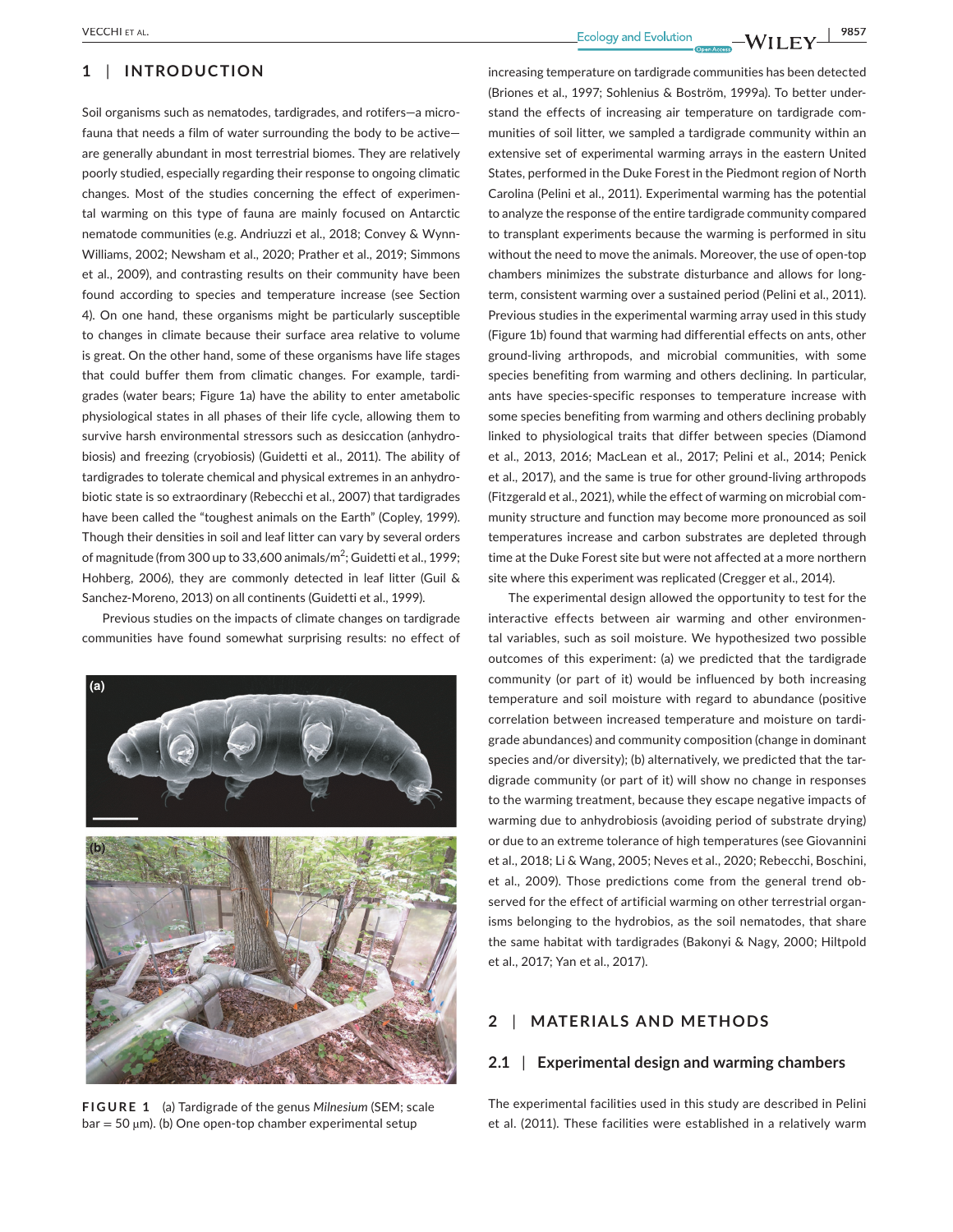site at Duke Forest near Hillsborough (35°52′00″N, 79°59′45″W, 130 m a.s.l.) in the Piedmont region of North Carolina (USA). The site is located near the center of the deciduous forest biome in eastern North America. The experimental site at Duke Forest was in a ca. 80-year-old oak-hickory stand within the Eno River Unit. The mean annual temperature at Duke Forest is 15.5°C, and the mean annual precipitation is 1,140 mm. The site had 12 octagonal open-top chambers (each one 5 m in diameter with eight walls each 1.9 m wide and 1.2 m tall with an area of 17.4  $m^2$ ), coded with numbers from 1 to 12, that warmed the forest floor year-round with thermostat-controlled forced air passed over hydronic heaters (Figure 1b). Nine chambers were warmed with a different target temperature each (from 1.5 to 5.5°C above ambient temperature with increments of 0.5°C). The heating of the chambers was dynamically adjusted based on the external environment temperature to obtain a constant increment over the environment temperature (Figure 2a). The highest temperature increase of 5.5°C was included to mimic the worst scenario predicted for the year 2100 (RCP 8.5; IPCC, 2013). Three chambers considered as controls had air blown at environment temperature (no heat). The experiment lasted for five years (2010–2015).

## **2.2** | **Leaf litter sampling and tardigrade extraction**

Leaf litter sampling was conducted on May 15, 2015. Two samples (each one of a volume of about 0.5  $dm^3$ ) of the superficial layer of leaf litter (~10 cm of depth, composed by a variety of leaves of tree plant species but dominated by *Quercus alba* L.) were collected from two random points from each of the 12 chambers (nine chambers with increasing air temperatures and three control chambers), for a total of 24 samples. Samples were air-dried immediately after collection and shipped in zip-locked plastic bags to the Department of Life

Sciences of University of Modena and Reggio Emilia (UNIMORE) in Modena (Italy). The leaf litter was kept desiccated for 2 years until tardigrade extraction. Before animal extraction, desiccated leaf litter was kept at 45% relative humidity (RH) at 20°C for 24 hr, and then, 10 g of each sample (pseudoreplicate) for each chamber were rehydrated in tap water for 30 min. We then sieved the leaf litter and water using two sieves of different mesh sizes: 500 μm and 37 μm. The leaf litter left in the 500 μm sieve was resubmerged in water and sieved a second time after 2 hr to be sure to extract all tardigrades and their eggs. The debris collected from the 37 μm sieve was resuspended in distilled water and tardigrades along with their eggs were collected manually with a glass pipette under a stereomicroscope.

## **2.3** | **Species identification and data analysis**

The tardigrades were fixed in Carnoy's fixative (¾ methanol, ¼ acetic acid) and mounted on microscopic slides in Faure's mounting medium. Animal observations were carried out with light microscopy (LM) under phase contrast (PhC) and differential interference contrast (DIC) up to the maximum magnification (100 $\times$  oil objective) with a Leica DM RB microscope, at the Laboratory of Evolutionary Zoology (UNIMORE). Eggs were not included in the analyses due to their low number. Tardigrade classification was mainly done by following Ramazzotti and Maucci (1983) and Bingemer and Hohberg (2017).

Tardigrades are very sensitive to the moisture of the substrates being aquatic animals (although able to live in terrestrial substrates); soil moisture is one of the main environmental factors that could be effected by the air temperature increase. For these reasons, in addition to chamber air temperature, soil moisture was chosen as an additional variable. In this specific experimental setup, soil temperature



**FIGURE 2** (a) Average air temperature by month over 5 years of the experimental chambers. (b) Average soil moisture by month over 5 years of the experimental chambers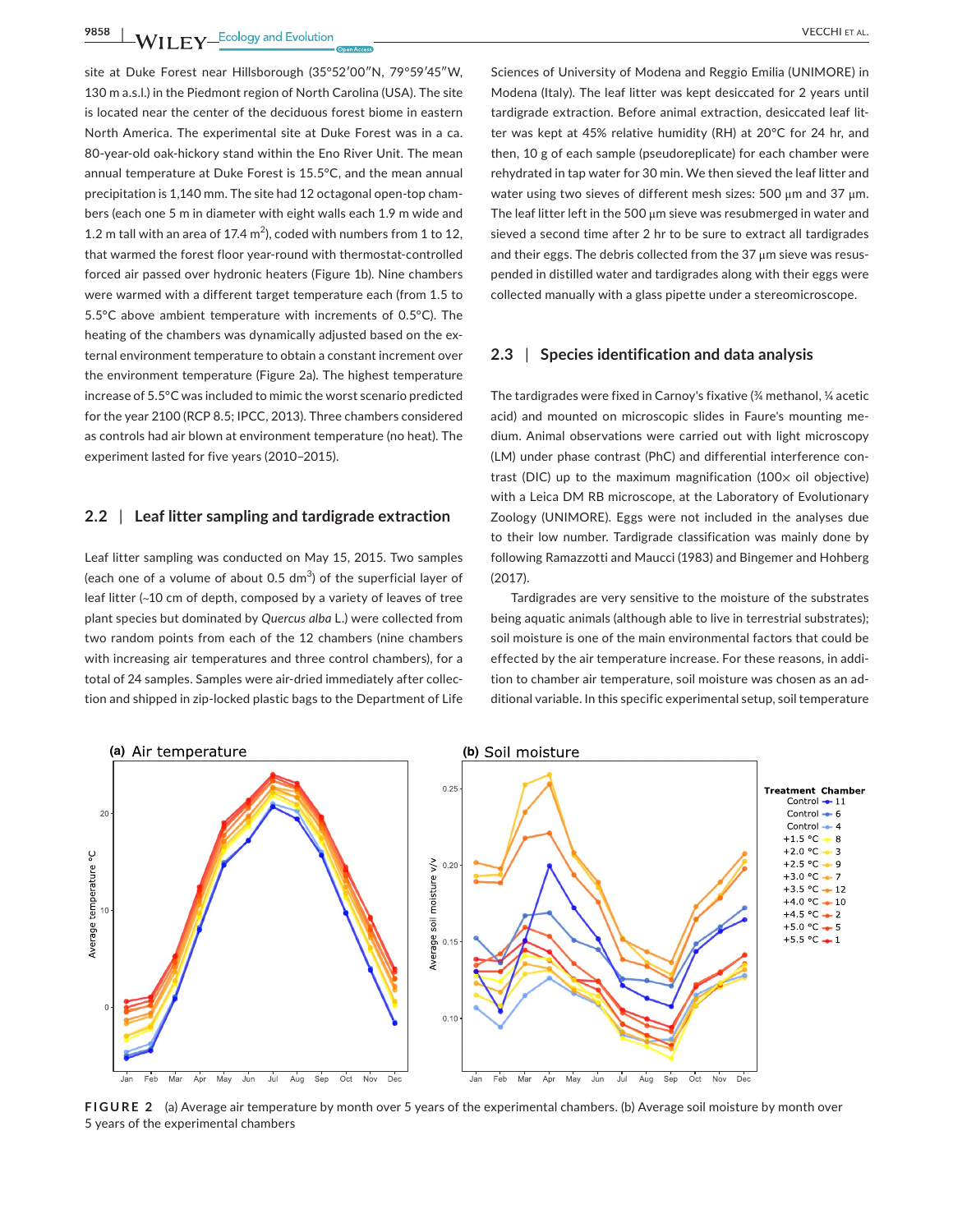**|** VECCHI Et al. **9859**

is correlated with air temperature (Cregger et al., 2014) but soil moisture is not correlated with the air temperature measures (Burt et al., 2014; Figure 2b). We chose to present the analysis done with air temperature as independent variable instead of soil temperature because within the experimental setup, air temperature was the directly manipulated variable and soil temperature was then causally dependent on it. We also performed the analysis with organic soil temperature instead of air temperature, and the results were very similar (analysis with soil temperature is available as Appendices S1 and S2). Average air temperature and soil moisture were calculated from the raw data file in Ellison and Dunn (2017); for statistical analysis, the 5-years average of each chamber was used.

Three community indices considering all tardigrade species (abundance, species richness, and Shannon index) and the abundance of the three most abundant tardigrade species [*Diphascon pingue* (Marcus, 1936), *Adropion scoticum* (Murray, 1905), and *Mesobiotus* sp.] were examined and related to the artificially increased air temperatures and soil moisture (singly and in pair). Diversity index calculations and variance partitioning were performed with R software (base package, stats package, vegan package; Oksanen et al., 2018). Variance partitioning was performed to compare the variance contribution of the pseudoreplicates within samples by means of the "aov" function from the R base package with a nested design, without considering the significance testing. Differences in specimen abundances (of all species and the three individual species), number of species (Species richness), and Shannon index were tested against air temperature, soil moisture, and their interaction using Bayesian generalized linear mixed models (GLMMs) implemented in JAGS with the R package R2jags (Su & Yajima, 2012). In all models, chamber identity (i.e., each individual chamber code) was used as a random effect. Predictors (air temperature and soil moisture) were scaled and centered before model fitting. For all three response variables, a log link function was used. The error families used were negative binomial, Poisson, and Gamma for number of specimens, number of species, and Shannon index, respectively. From the posterior distributions of the model parameter estimates, a Bayesian *p*-value and standardized effect sizes were calculated according to Makowski et al. (2019) and Cohen (1988). All of the analyses performed with their code are reported in Appendix S1.

## **3** | **RESULTS**

Each of the 24 samples of leaf litter contained tardigrades. A total of 1,762 tardigrades, belonging to 13 taxa, were collected, for a mean of 14.6 (min 6, max 40) tardigrades/g of dry leaf litter (Table 1). Three species, namely *Diphascon pingue*, *Adropion scoticum,* and *Mesobiotus* sp., were found to be numerically dominant, accounting for more than 95% of all observed individuals (41.03%, 40.69%, and 13.96%, respectively). One species (*Pseudechiniscus* sp.) was a singleton, found as a single individual in a single chamber (Appendix S3).

The variance partition (Table 2) between pseudoreplicates within each chamber and among chambers showed that most of the

variance for all examined indexes was best explained by the differences among pseudoreplicates of the same chamber than the difference among different chambers (e.g., for *D*. *pingue* individuals, this difference explains almost 100% of the variation). These high values of variance shown by pseudoreplicates indicate a very high smallscale heterogeneity (at grains less than 5 m) in the distribution of tardigrades. The Bayesian GLMMs converged with good Rhat and autocorrelation values (see Appendixs S1).

Bayesian *p*-values and effect sizes (Table 2) suggest the absence of an effect for all the combinations of predictors and response variables. The effect of the interaction of temperature and moisture on *Diphascon* has a *p*-value slightly below 0.05; however, the effect size of 0.049 suggests that even if the effect exists, it would be so small to not be of biological relevance. Inversely, the effect of the interaction of air temperature and moisture on the Shannon index shows a high absolute value of effect size (-0.472); however, it is not possible to confirm whether this effect exists as the Bayesian *p*-value is 0.255. Additionally, in all posterior estimates of the regression parameters, the 95% highest density interval (HDI) comprises the value 0 (Appendix S1).

This can be translated in the absence of a significant effect of the predictors tested (i.e., air temperature, soil moisture, and their interaction). In other words, none of the three diversity indexes (number of specimens, species richness, and Shannon index) nor the abundances of the three species tested individually were correlated with mean chamber measurements of air temperature values, soil moisture, or air temperature and soil moisture when considered together (i.e., the synergic/cross related effects of these environmental parameters) after the 5 years of the experiment. To summarize, no significant influence of the long-term warming environmental treatments was found on the examined ecological indexes of the tardigrade community.

# **4** | **DISCUSSION**

We found that 5 years of experimental warming had no detectable effect on the tardigrade community (nor on a specific component of it) inhabiting the soil litter. While warming has generally affected community composition of those taxa (i.e., bacteria, ants, and other ground arthropods) studied within the context of the Duke Forest warming experiment (Cregger et al., 2014; Diamond et al., 2016; Fitzgerald et al., 2021; Pelini et al., 2014), our results for tardigrades are unique in that we observed no effects of the warming treatment. This was true even in the warmest chambers in which temperatures were raised to mimic the worst scenario predicted (RCP 8.5; IPCC, 2013) for the year 2100.

Our results are in line with other studies that have failed to find an effect of warming or other manipulations on tardigrade communities. Sohlenius and Boström (1999a), for example, found no differences in tardigrade abundance between the treatments (samples transplanted to other climatic conditions). Their work was based on short-term transplant studies lasting around one year during which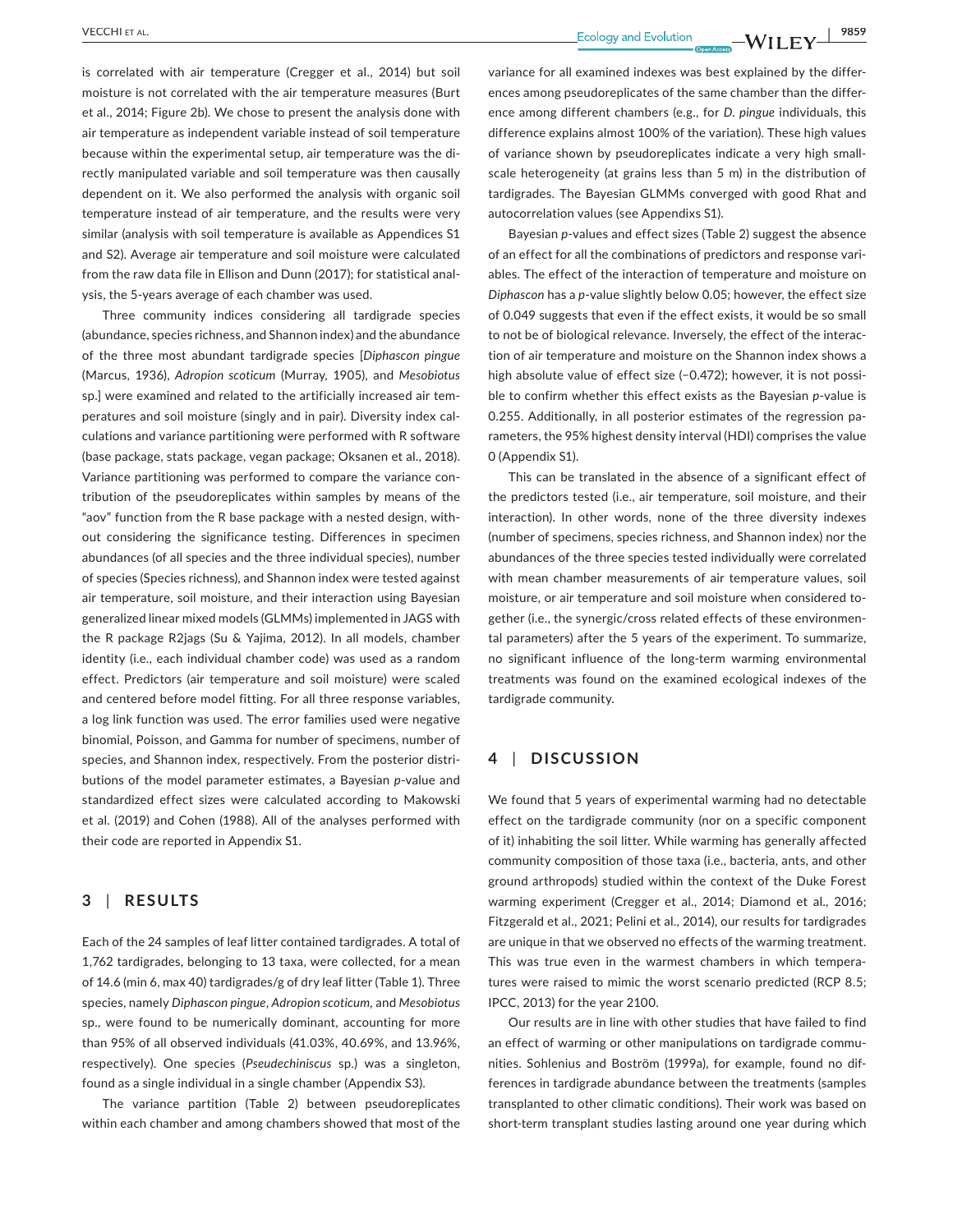**TABLE 1** Average temperature and soil moisture of each chamber (from 5 years of measuring) and the tardigrades abundance in the leaf litter

| Chamber        | Average air<br>temperature $(^{\circ}C)$ | Average soil<br>moisture $(v/v)$ | Average abundance of tardigrades (per 10<br>gram sample of leaf litter) | Standard deviation of tardigrade<br>abundance (per 10 gram sample of leaf<br>litter) |
|----------------|------------------------------------------|----------------------------------|-------------------------------------------------------------------------|--------------------------------------------------------------------------------------|
| 1              | 12.9443                                  | 0.1267                           | 32.5                                                                    | 26.16                                                                                |
| $\overline{2}$ | 12.2119                                  | 0.1290                           | 122.0                                                                   | 56.57                                                                                |
| 3              | 10.2466                                  | 0.1133                           | 44.5                                                                    | 9.19                                                                                 |
| $\overline{4}$ | 8.6845                                   | 0.1087                           | 84.5                                                                    | 103.95                                                                               |
| 5              | 12.6972                                  | 0.1196                           | 43.5                                                                    | 31.82                                                                                |
| $\overline{6}$ | 8.4891                                   | 0.1485                           | 28.5                                                                    | 23.34                                                                                |
| 7              | 11.2096                                  | 0.1144                           | 47.0                                                                    | 25.46                                                                                |
| 8              | 9.9831                                   | 0.1158                           | 112.0                                                                   | 131.52                                                                               |
| 9              | 10.3387                                  | 0.1894                           | 31.5                                                                    | 4.95                                                                                 |
| 10             | 12.1041                                  | 0.1784                           | 79.5                                                                    | 65.76                                                                                |
| 11             | 8.4038                                   | 0.1445                           | 53.5                                                                    | 65.76                                                                                |
| 12             | 11.4322                                  | 0.1919                           | 202.0                                                                   | 206.48                                                                               |

*Note:* Underlined chambers are controls (i.e., chambers without heating).

| TABLE 2 |  | Variance partitioning and Bayesian GLMM results |  |  |  |  |
|---------|--|-------------------------------------------------|--|--|--|--|
|---------|--|-------------------------------------------------|--|--|--|--|

|                                                     | Abundance   | Taxa           | Shannon        | <b>Adropion</b> | <b>Mesobiotus</b> | <b>Diphascon</b> |
|-----------------------------------------------------|-------------|----------------|----------------|-----------------|-------------------|------------------|
| Variance partitioning                               |             |                |                |                 |                   |                  |
| Variance between<br>pseudoreplicates/total variance | 94.85%      | 94.08%         | 99.20%         | 91.49%          | 99.14%            | 99.91%           |
| Bayesian GLMM results                               |             |                |                |                 |                   |                  |
| Air temperature                                     | 0.369/0.003 | 0.927/0.007    | 0.788/0.073    | 0.715/0.004     | 0.515/0.015       | 0.522/0.004      |
| Soil moisture                                       | 0.886/0.000 | 0.422/0.059    | $0.979/-0.007$ | 0.510/0.008     | $0.141/-0.039$    | $0.753/-0.002$   |
| Temperature*Moisture                                | 0.086/0.008 | $0.778/-0.029$ | $0.255/-0.472$ | $0.728/-0.007$  | 0.088/0.063       | 0.049/0.021      |

*Note:* Existence (Bayesian *p*-value (*p*)) and effect size statistics (directional median Cohen's *d* (*d*)) of the effect of the environmental parameters (air temperature, soil moisture, air temperature \* soil moisture) on the community structure parameters (abundance = total number of tardigrades, taxa = total number of species, Shannon = Shannon index, *Adropion* = number of animals of *Adropion scoticum*, *Diphascon* = number of animal of *Diphascon pingue*, *Mesobiotus* = number of animal of *Mesobiotus* sp. Statistics are presented as *p*/*d*. In bold: *p* < 0.05, |*d*| > 0.1.

temperature and rainfall changed but also the surrounding substrate. On the other hand, in another short-term transplant study, Briones et al. (1997) found that tardigrade population oscillations were positively correlated with temperature, though only in the colder sites.

There are difficulties in comparing the results of the studies related to the effects of environmental warming on terrestrial microfauna (e.g., tardigrades vs nematodes) due to the differences in the experimental designs used in those studies. For example, the studies on nematodes, that are those performed more extensively, have been conducted: in different geographic areas, ecotypes, and habitats, e.g., bryophytes (Newsham et al., 2020), acid soil (Stevnbak et al., 2012), temperate-semiarid soil (Bakonyi & Nagy, 2000; Yan et al., 2017), temperate-boreal forest soil (Thakur et al., 2014), and tundra (Sohlenius & Bostrom, 1999b); moreover, most of them were performed in Antarctic soils (Andriuzzi et al., 2018; Convey & Wynn-Williams, 2002; Knox et al., 2017; Simmons et al., 2009) where the effects of warming are difficult to separate from those of the freeze– thaw cycles (Knox et al., 2017; Simmons et al., 2009); using different experimental approaches, e.g., transplants (Sohlenius & Boström, 1999a, 1999b), greenhouses (Convey & Wynn-Williams, 2002; Stevnbak et al., 2012), open-top chambers (Newsham et al., 2020; Prather et al., 2019), or different heating systems (e.g. infrared [Yan et al., 2017], ceramic and cable heaters [Thakur et al., 2014], and sun reflection [Bakonyi & Nagy, 2000]); to last for different times, e.g., months (Bakonyi & Nagy, 2000) or years (Newsham et al., 2020); and targeting different taxa (e.g. Andriuzzi et al., 2018; Convey & Wynn-Williams, 2002). These studies performed in different conditions showed some contrasting results of the effects of warming on nematode communities: for example, reduction (Simmons et al., 2009; Stevnbak et al., 2012; Yan et al., 2017) and/or increase (Blankinship et al., 2011; Sohlenius & Bostrom, 1999b) in abundances, or different responses according to the species and/or trophic level (see Hiltpold et al., 2017). Therefore, soil nematode communities show responses to climate change that are context-dependent and are moderated by ecosystem characteristics such as vegetation type and/or nutrient levels (Hiltpold et al., 2017; Prather et al., 2019). Moreover, for most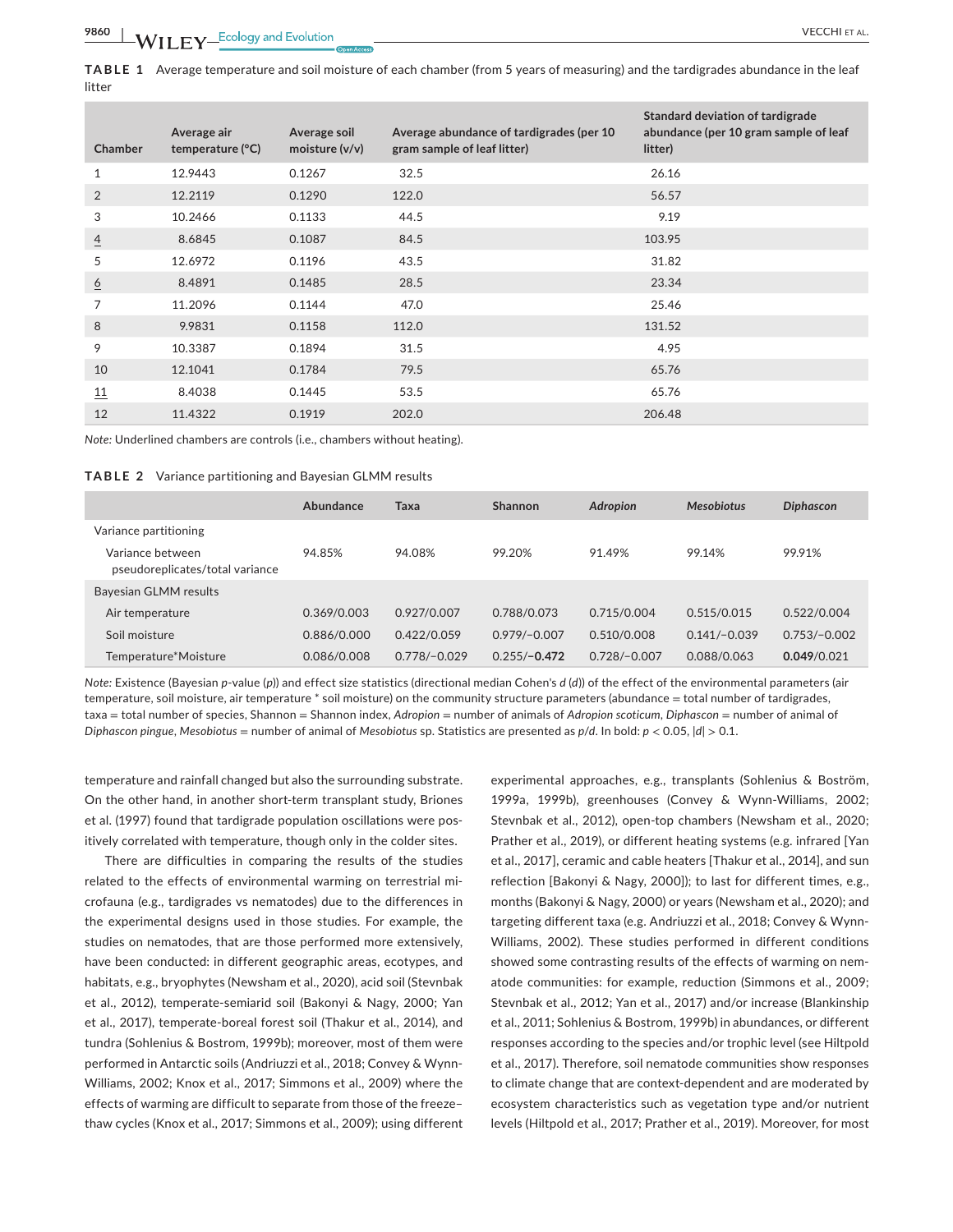of the microfauna species considered in this and previous studies (e.g., tardigrades and nematodes), very little is known about their ecology and microhabitats conditions.

Our findings come from a single tardigrade community from a single location; they may indicate that tardigrades are resilient to the increases in temperature. The comparisons of our results with those obtained with nematodes, with which share similar size, anhydrobiotic capabilities, and often existing in similar substrates, can be difficult due to the abovementioned reasons. Anyway, in an experiment conducted in a similar habitat (i.e., temperate forest), the effects of 2 years increased soil temperature recorded on nematode community were similar to those found in our experiment: no effect on total or trophic group abundances (Thakur et al., 2014).

We have three hypotheses, that are not necessarily mutually exclusive, that could explain the lack of response of tardigrades to extreme experimental warming. First, the tardigrades at the study site may have unusually high thermal optima and maxima, such that they thrive even as conditions warm. Even tardigrade species living in cold regions appear to have relatively high thermal limits. For example, the Antarctic species *Acutuncus antarcticus* (Richters, 1904) can withstand short heat shocks up to 33°C (Giovannini et al., 2018). Similarly, the boreo-alpine tardigrade species *Borealibius zetlandicus* (Murray, 1907) showed a lethal temperature (LT50) of 33°C (Rebecchi, Boschini, et al., 2009). It seems plausible that the thermal limits of tardigrades living in the far warmer conditions of the southern part of North America would be higher and perhaps high enough to allow success even in light of the warming studied here.

Second, the resistance of tardigrades to warming may be further explained by the characteristics of their habitat. The top layer of soil, the upper horizon, is made up of living and decomposed materials (e.g., leaf litter); the presence of wide air-filled spaces and its heterogeneity can buffer the increase of external temperature and allow animals to select the most suitable microhabitat. Tardigrade responses to small-scale habitat heterogeneity (patchiness) could explain the high variability among pseudoreplicates as shown to be the predominant source of variance for all six examined indexes (Table 2). Leetham et al. (1982) and Hohberg (2006) also found a high intrasite variance in the number of tardigrades in soil habitats, and a similar level of patchiness has been shown for other substrates as well (Meyer, 2006; Sohlenius et al., 2004; Tilbert et al., 2019). In our experimental setup, soil moisture was not correlated with air temperature and was instead correlated with air relative humidity (Burt et al., 2014). The difference between soil moisture and air humidity is likely to create a moisture gradient in the leaf litter, generating microhabitats with different moisture levels. The potential indirect effect of warming (moisture change) could then be buffered by tardigrades moving to or living in different leaf litter areas/layers with a more suitable moisture, as tardigrades have been shown to be able to differentially colonize different soil and leaf litter layers according to the seasons (Briones et al., 1997; Guidetti et al., 1999, respectively).

Third, the ability of tardigrades to enter anhydrobiosis (Guidetti et al., 2011). The thermal tolerance of tardigrades in their desiccated state is known to be higher than when they are in their active state

(Neves et al., 2020; Rebecchi, Cesari, et al., 2009). It is possible that tardigrades escaped the negative effects of high temperatures in our study, especially during summer; because they were in a desiccated state of anhydrobiosis, they could compensate the larger amount of time spent in anhydrobiosis in summer by taking advantage of a reduced frozen period in winter. During summer when temperatures peak in temperate environments, water availability is usually reduced in substrates (leaf litter, mosses, and lichens) inhabited by tardigrades, which dry out quickly. It is thus possible that, in our study site, tardigrades are most active in cooler times of year and spend the hottest time of the year in a state of anhydrobiosis, a state in which their thermal tolerance is increased (Neves et al., 2020). The co-occurrence of warmer temperatures with dry conditions could be an additional factor that increases tardigrade survival to warming in specific climatic areas.

The experimental data obtained in this work represent a small light to illuminate the effects of climate changes in the dark world of soil microfauna. It highlights that tardigrades in soil litter are part of those tolerant species able to survive the increase in air temperature due to global warming, and this may be related to their ability to enter anhydrobiosis or a higher tolerance of thermal extremes.

#### **ACKNOWLEDGMENTS**

We thank the anonymous referees and the editor for their comments that allowed us to improve the manuscript. This work was supported by the National Science Foundation Dimensions of Biodiversity [grant number 1136703]; the United States Department of Energy [grant number DEFG02-08ER64510]; the Department of the Interior's Southeast Climate Science Center, under cooperative agreement numbers G13AC00405; and the departmental FAR grant of the University of Modena and Reggio Emilia, Italy.

#### **CONFLICT OF INTERESTS**

The authors have no competing interests to declare.

#### **AUTHOR CONTRIBUTIONS**

**Matteo Vecchi:** Conceptualization (equal); Data curation (equal); Formal analysis (lead); Investigation (equal); Methodology (equal); Visualization (lead); Writing-original draft (lead); Writing-review & editing (equal). **Laurent Kossi Adakpo:** Data curation (equal); Investigation (equal). **Robert R. Dunn:** Conceptualization (equal); Funding acquisition (equal); Project administration (lead); Resources (equal); Supervision (equal); Writing-review & editing (equal). **Lauren M. Nichols:** Conceptualization (equal); Data curation (equal); Funding acquisition (equal); Resources (equal); Writing-review & editing (equal). **Clint A**. **Penick:** Conceptualization (equal); Data curation (equal); Funding acquisition (equal); Resources (equal); Writingreview & editing (equal). **Nathan J. Sanders:** Conceptualization (equal); Data curation (equal); Funding acquisition (equal); Resources (equal); Writing-review & editing (equal). **Lorena Rebecchi:** Funding acquisition (equal); Supervision (equal); Writing-review & editing (equal). **Roberto Guidetti:** Conceptualization (equal); Funding acquisition (equal); Resources (equal); Supervision (equal); Writingoriginal draft (supporting); Writing-review & editing (equal).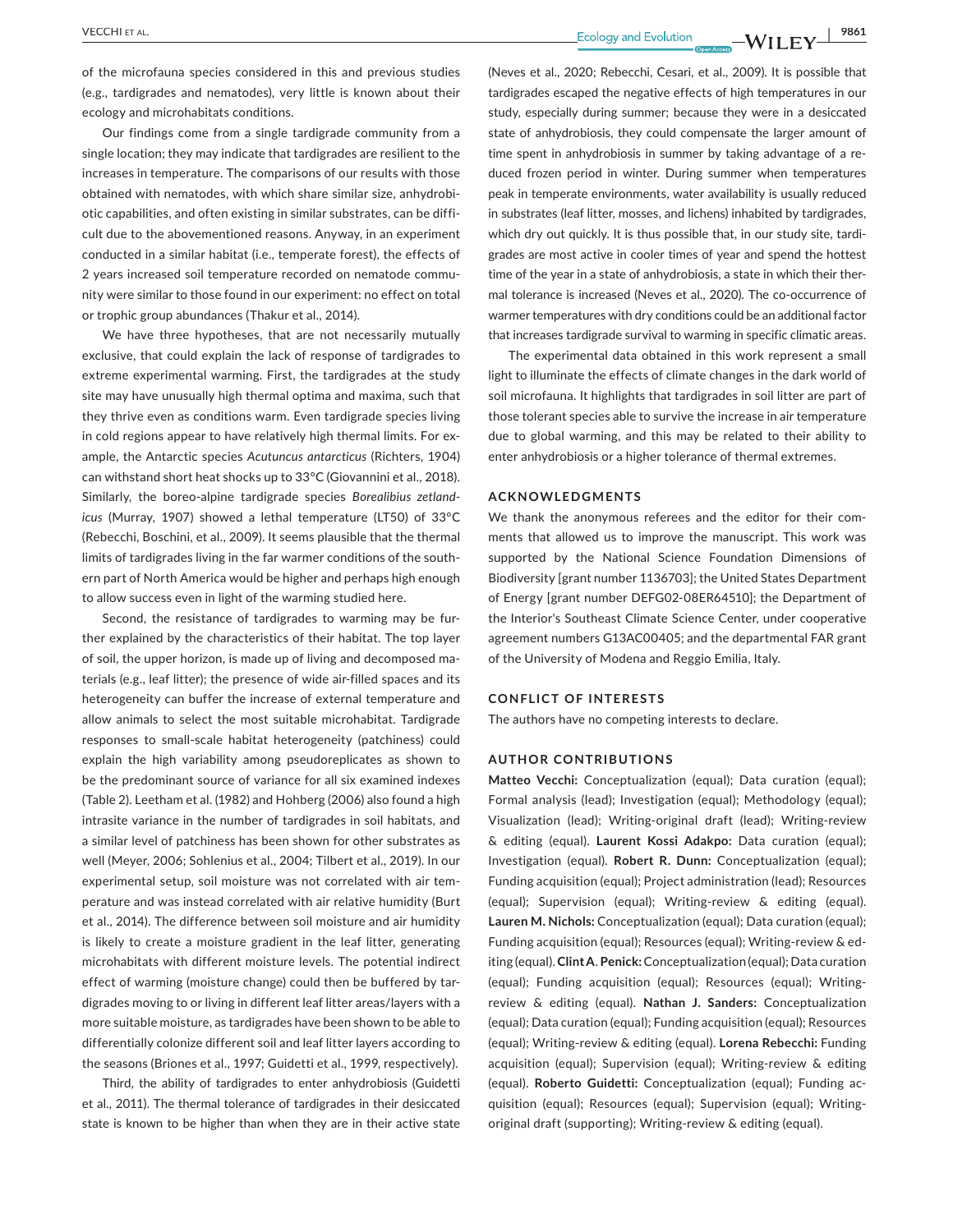## **DATA AVAILABILITY STATEMENT**

Warming chamber environmental variables are available at: [http://harvardforest.fas.harvard.edu:8080/exist/xquer](http://harvardforest.fas.harvard.edu:8080/exist/xquery/data.xq?id=hf113) y/data. xq?id=[hf113.](http://harvardforest.fas.harvard.edu:8080/exist/xquery/data.xq?id=hf113) Appendices S1–S3 and a copy of the raw environmental measurements are also available in Figshare under the [https://](https://doi.org/10.6084/m9.figshare.14742699) [doi.org/10.6084/m9.figshare.14742699.](https://doi.org/10.6084/m9.figshare.14742699)

## **ORCID**

*Matteo Vecchi* <https://orcid.org/0000-0002-7995-6827>

#### **REFERENCES**

- Andriuzzi, W. S., Adams, B. J., Barrett, J. E., Virginia, R. A., & Wall, D. H. (2018). Observed trends of soil fauna in the Antarctic Dry Valleys: Early signs of shifts predicted under climate change. *Ecology*, *99*(2), 312–321.<https://doi.org/10.1002/ecy.2090>
- Bakonyi, G., & Nagy, P. (2000). Temperature-and moisture-induced changes in the structure of the nematode fauna of a semiarid grassland–patterns and mechanisms. *Global Change Biology*, *6*(6), 697–707. <https://doi.org/10.1046/j.1365-2486.2000.00354.x>
- Bingemer, J., & Hohberg, K. (2017). An illustrated identification key to the eutardigrade species (Tardigrada, Eutardigrada) presently known from European soils. *Soil Organisms*, *89*(3), 127–149.
- Blankinship, J. C., Niklaus, P. A., & Hungate, B. A. (2011). A meta-analysis of responses of soil biota to global change. *Oecologia*, *165*(3), 553– 565.<https://doi.org/10.1007/s00442-011-1909-0>
- Briones, M. J. I., Ineson, P., & Piearce, T. G. (1997). Effects of climate change on soil fauna; responses of enchytraeids, Diptera larvae and tardigrades in a transplant experiment. *Applied Soil Ecology*, *6*(2), 117– 134. [https://doi.org/10.1016/S0929-1393\(97\)00004-8](https://doi.org/10.1016/S0929-1393(97)00004-8)
- Burt, M. A., Dunn, R. R., Nichols, L. M., & Sanders, N. J. (2014). Interactions in a warmer world: Effects of experimental warming, conspecific density, and herbivory on seedling dynamics. *Ecosphere*, *5*(1), 1–12. <https://doi.org/10.1890/ES13-00198.1>
- Cohen, J. (1988). *Statistical power analysis for the social sciences*. Academic Publishers.
- Convey, P., & Wynn-Williams, D. D. (2002). Antarctic soil nematode response to artificial climate amelioration. *European Journal of Soil Biology*, *38*(3–4), 255–259. [https://doi.org/10.1016/S1164-5563\(02\)01155-X](https://doi.org/10.1016/S1164-5563(02)01155-X)
- Copley, J. (1999). Indestructible. *New Scientist*, *2209*, 44–46.
- Cregger, M. A., Sanders, N. J., Dunn, R. R., & Classen, A. T. (2014). Microbial communities respond to experimental warming, but site matters. *PeerJ*, *2*, e358. <https://doi.org/10.7717/peerj.358>
- Diamond, S. E., Nichols, L. M., Pelini, S. L., Penick, C. A., Barber, G. W., Cahan, S. H., Dunn, R. R., Ellison, A. M., Sanders, N. J., & Gotelli, N. J. (2016). Climatic warming destabilizes forest ant communities. *Science Advances*, *2*(10), e1600842. [https://doi.org/10.1126/](https://doi.org/10.1126/sciadv.1600842) [sciadv.1600842](https://doi.org/10.1126/sciadv.1600842)
- Diamond, S. E., Penick, C. A., Pelini, S. L., Ellison, A. M., Gotelli, N. J., Sanders, N. J., & Dunn, R. R. (2013). Using physiology to predict the responses of ants to climatic warming. *Integrative & Comparative Biology*, *53*(6), 965–974. <https://doi.org/10.1093/icb/ict085>
- Ellison, A., & Dunn, R. (2017). *Ants Under Climate Change at Harvard Forest and Duke Forest 2009-2015*. Harvard Forest Data Archive: HF113. [http://harvardforest.fas.harvard.edu:8080/exist/apps/datas](http://harvardforest.fas.harvard.edu:8080/exist/apps/datasets/showData.html?id=hf113) [ets/showData.html?id](http://harvardforest.fas.harvard.edu:8080/exist/apps/datasets/showData.html?id=hf113)=hf113
- Fitzgerald, J. L., Stuble, K. L., Nichols, L. M., Diamond, S. E., Wentworth, T. R., Pelini, S. L., Gotelli, N. J., Sanders, N. J., Dunn, R. R., & Penick, C. A. (2021). Abundance of spring-and winter-active arthropods declines with warming. *Ecosphere*, *12*(4), e03473. [https://doi.org/10.1002/](https://doi.org/10.1002/ecs2.3473) [ecs2.3473](https://doi.org/10.1002/ecs2.3473)
- Giovannini, I., Altiero, T., Guidetti, R., & Rebecchi, L. (2018). Will the Antarctic tardigrade *Acutuncus antarcticus* be able to withstand

environmental stresses related to global climate change? *Journal of Experimental Biology*, *221*(4), jeb160622.

- Guidetti, R., Altiero, T., & Rebecchi, L. (2011). On dormancy strategies in tardigrades. *Journal of Insects Physiology*, *57*(5), 567–576. [https://doi.](https://doi.org/10.1016/j.jinsphys.2011.03.003) [org/10.1016/j.jinsphys.2011.03.003](https://doi.org/10.1016/j.jinsphys.2011.03.003)
- Guidetti, R., Bertolani, R., & Nelson, D. R. (1999). Ecological and Faunistic Studies on Tardigrades in leaf litter of beech forest. *Zoologischer Anzeiger*, *238*, 215–223.
- Guil, N., & Sanchez-Moreno, S. (2013). Fine-scale patterns in micrometazoans: Tardigrade diversity, community composition and trophic dynamics in leaf litter. *Systematics and Biodiversity*, *11*(2), 181–193. <https://doi.org/10.1080/14772000.2013.798370>
- Hiltpold, I., Johnson, S. N., Bayon, R. C. L., & Nielsen, U. N. (2017). Climate change in the underworld: Impacts for soil-dwelling invertebrates. In S. N. Johnson & T. H. Jones (Eds.), *Global climate change and terrestrial invertebrates* (pp. 201–228). John Wiley & Sons Ltd.
- Hohberg, K. (2006). Tardigrade species composition in young soils and some aspects on life history of *Macrobiotus richtersi* J. Murray, 1911. *Pedobiologia*, *50*, 267–274. [https://doi.org/10.1016/j.pedobi.](https://doi.org/10.1016/j.pedobi.2006.02.004) [2006.02.004](https://doi.org/10.1016/j.pedobi.2006.02.004)
- IPCC (2013). *Climate change 2013: The physical science basis. Contribution of working group I to the fifth assessment report of the intergovernmental panel on climate change*. IPCC.
- Knox, M. A., Andriuzzi, W. S., Buelow, H. N., Takacs-Vesbach, C., Adams, B. J., & Wall, D. H. (2017). Decoupled responses of soil bacteria and their invertebrate consumer to warming, but not freeze–thaw cycles, in the Antarctic Dry Valleys. *Ecology Letters*, *20*(10), 1242–1249. <https://doi.org/10.1111/ele.12819>
- Leetham, J. W., McNary, T. J., Dodd, J. L., & Lauenroth, W. K. (1982). Response of soil nematodes, rotifers and tardigrades to three levels of season-long sulfur dioxide exposures. *Water, Air, and Soil Pollution*, *17*(4), 343–356. <https://doi.org/10.1007/BF00460102>
- Li, X., & Wang, L. (2005). Effect of thermal acclimation on preferred temperature, avoidance temperature and lethal thermal maximum of *Macrobiotus harmsworthi* Murray (Tardigrada, Macrobiotidae). *Journal of Thermal Biology*, *30*(6), 443–448. [https://doi.org/10.1016/j.jther](https://doi.org/10.1016/j.jtherbio.2005.05.003) [bio.2005.05.003](https://doi.org/10.1016/j.jtherbio.2005.05.003)
- Maclean, I. M., Suggitt, A. J., Wilson, R. J., Duffy, J. P., & Bennie, J. J. (2017). Fine-scale climate change: modelling spatial variation in biologically meaningful rates of warming. *Global Change Biology*, *23*(1), 256–268.
- Makowski, D., Ben-Shachar, M. S., Chen, S. H., & Lüdecke, D. (2019). Indices of effect existence and significance in the Bayesian framework. *Frontiers in Psychology*, *10*, 2767. [https://doi.org/10.3389/](https://doi.org/10.3389/fpsyg.2019.02767) [fpsyg.2019.02767](https://doi.org/10.3389/fpsyg.2019.02767)
- Meyer, H. A. (2006). Small-scale spatial distribution variability in terrestrial tardigrade populations. *Hydrobiologia*, *558*(1), 133–139. [https://](https://doi.org/10.1007/s10750-005-1412-x) [doi.org/10.1007/s10750-005-1412-x](https://doi.org/10.1007/s10750-005-1412-x)
- Neves, R. C., Hvidepil, L. K., Sørensen-Hygum, T. L., Stuart, R. M., & Møbjerg, N. (2020). Thermotolerance experiments on active and desiccated states of *Ramazzottius varieornatus* emphasize that tardigrades are sensitive to high temperatures. *Scientific Reports*, *10*(1), 1–12. <https://doi.org/10.1038/s41598-019-56965-z>
- Newsham, K. K., Hall, R. J., & Maslen, N. R. (2020). Experimental warming of bryophytes increases the population density of the nematode *Plectus belgicae* in maritime Antarctica. *Antarctic Science*, *33*, 1–9.
- Oksanen, J., Guillaume, F. B., Friendly, M., Kindt, R., Legendre, P., McGlinn, D., Minchin, P. R., O'Hara, R. B., Simpson, G. L., Solymos, P., Henry, M. H., Eduard, S. S., & Wagner, H. (2018). *vegan: Community Ecology Package*. R package version 2.5-3. [https://CRAN.R-proje](https://CRAN.R-project.org/package=vegan) [ct.org/package](https://CRAN.R-project.org/package=vegan)=vegan
- Pelini, S. L., Bowles, F. P., Ellison, A. M., Gotelli, N. J., Sanders, N. J., & Dunn, R. R. (2011). Heating up the forest: Open-top chamber warming manipulation of arthropod communities at Harvard and Duke Forests. *Methods in Ecology and Evolution*, *2*(5), 534–540. [https://doi.](https://doi.org/10.1111/j.2041-210X.2011.00100.x) [org/10.1111/j.2041-210X.2011.00100.x](https://doi.org/10.1111/j.2041-210X.2011.00100.x)